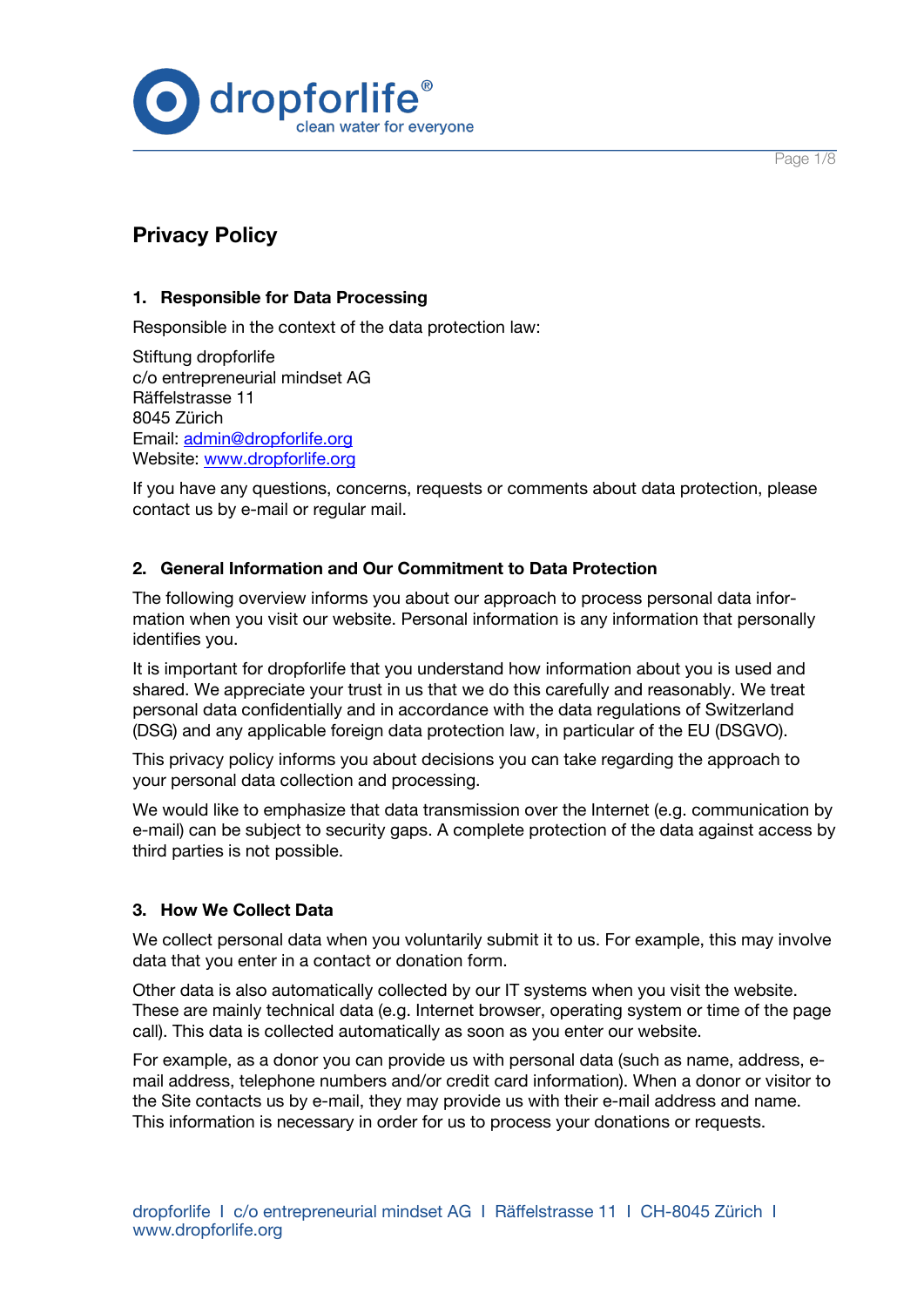

SSL or TLS encryption

For security reasons and to protect the transmission of confidential content that you send to us as the site operator, this site uses SSL or TLS encryption. You can recognize an encrypted connection by the fact that the address line of the browser changes from "http://" to "https://" and by the lock symbol in your browser line.

If SSL or TLS encryption is activated, the data you transmit to us cannot be read by third parties.

## **4. Using Your Data**

Some of the data is collected in order to ensure that the website is free of errors. Other data may be used to analyze your user behavior.

We collect information primarily to receive financial support, make our charitable projects a success, and inform you about our projects and activities. We also use information for analytical purposes (to respond to requests for information and improve our website, support base and reach).

We do not trade, share or sell any information you provide to us with other companies that intend to use it only to market their products or services to you.

## **5. Newsletter and Electronic Notifications**

We send newsletters, e-mails and other electronic notifications (hereinafter referred to as "newsletter") only with the consent of the recipients or with a legal permission. If the contents of the newsletter are specifically described in the registration, they are decisive for the consent of the user. In addition, our newsletters contain information about our services and us.

In order to subscribe to our newsletters, it is generally sufficient to provide your e-mail address. However, we may ask you to provide a name, for the purpose of a personal address in the newsletter, or other information, if this is necessary for the purposes of the newsletter.

**Double opt-in procedure:** Registration for our newsletter is always carried out in a socalled double opt-in process. This means that after registration you will receive an e-mail in which you are asked to confirm your registration. This confirmation is necessary so that no one can register with other e-mail addresses. The registrations for the newsletter are logged in order to be able to prove the registration process according to the legal requirements. This includes the storage of the registration and confirmation time as well as the IP address. Changes to your data stored by the shipping service provider are also logged.

**Deletion and restriction of data processing:** We may store unsubscribed e-mail addresses for up to three years based on our legitimate interests before deleting them in order to be able to prove consent previously given. The processing of this data is limited to the purpose of a possible defense against claims. An individual request for deletion is possible at any time, provided that the former existence of consent is confirmed at the same time. In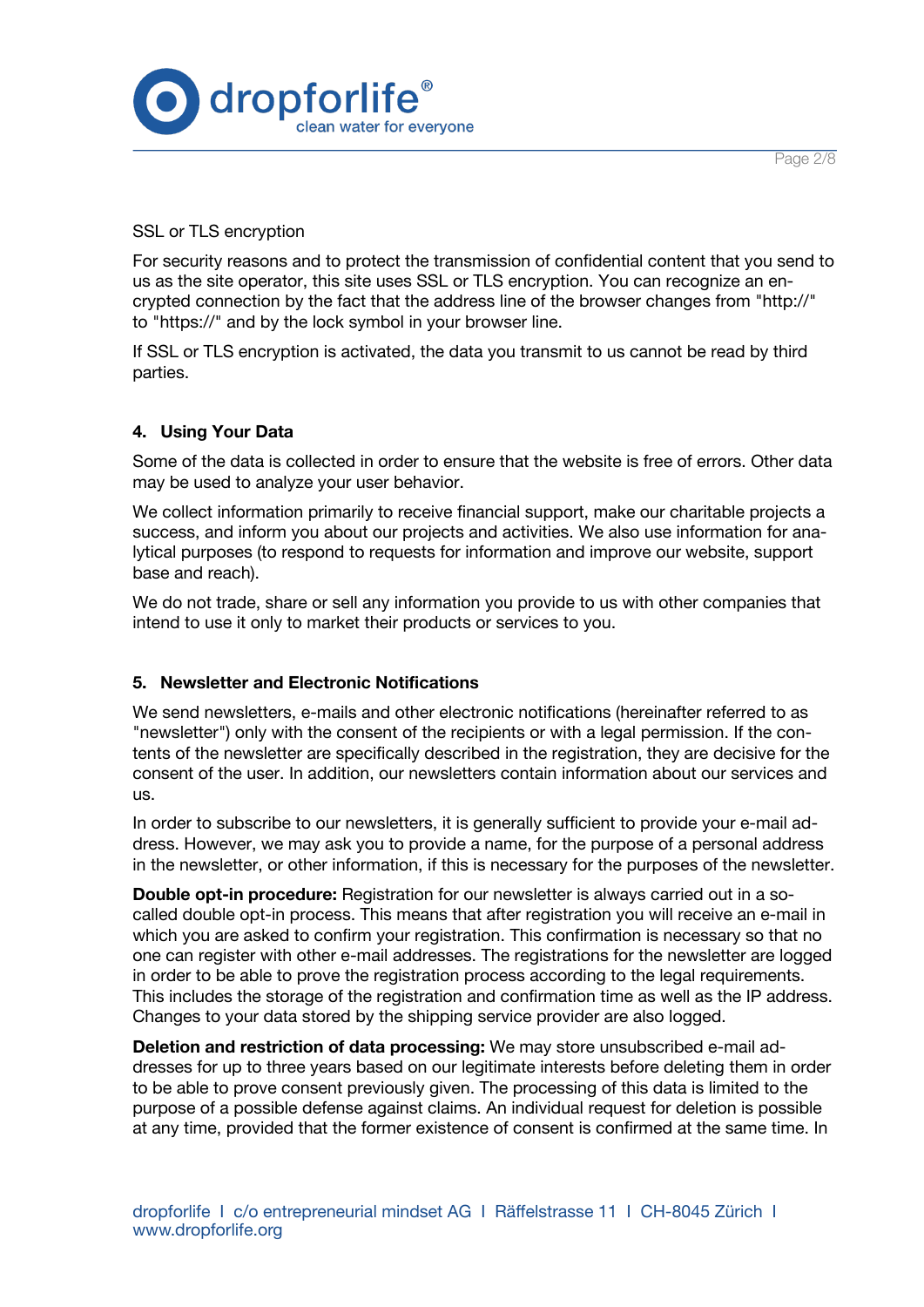

the event of obligations to permanently observe objections, we reserve the right to store the e-mail address in a block list for this purpose alone (so-called "block list").

The logging of the registration process takes place on the basis of our legitimate interests for the purpose of proving that it has been carried out properly. If we commission a service provider to send e-mails, this is done on the basis of our legitimate interests in an efficient and secure sending system.

**Notes on legal basis:** The newsletter is sent on the basis of the recipients' consent or, if consent is not required, on the basis of our legitimate interests in direct marketing, if and to the extent that this is permitted by law, e. g. in the case of existing customer advertising. If we commission a service provider to send e-mails, this is done on the basis of our legitimate interests. The registration process is recorded on the basis of our legitimate interests to prove that it was carried out in accordance with the law.

Content: Information about us, our services, promotions and offers.

Measurement of opening and click-through rates: The newsletters contain a so-called "web beacon", i. e. a pixel-sized file that is retrieved from our server when the newsletter is opened, or, if we use a shipping service provider, from their server. In the course of this retrieval, technical information, such as information about the browser and your system, as well as your IP address and the time of the retrieval, are initially collected.

This information is used for the technical improvement of our newsletter on the basis of the technical data or the target groups and their reading behavior on the basis of their retrieval locations (which can be determined with the help of the IP address) or the access times. This analysis also includes determining whether the newsletters are opened, when they are opened, and which links are clicked. This information is assigned to the individual newsletter recipients and stored in their profiles until they are deleted. We use the analyses to identify the reading habits of our users and to adapt our content to them or to send different content according to the interests of our users.

The measurement of open rates and click rates, as well as the storage of the measurement results in the users' profiles and their further processing, are based on the users' consent.

A separate revocation of the performance measurement is unfortunately not possible, in this case the entire newsletter subscription must be cancelled, or it must be contradicted. In this case, the stored profile information will be deleted.

**Types of data processed:** inventory data (e. g. names, addresses), contact data (e. g. email, telephone numbers), meta/communication data (e.g. device information, IP addresses), usage data (e.g. websites visited, interest in content, access times).

**Data subjects:** Communication partners.

**Purposes of processing:** direct marketing (e.g., by e-mail or postal mail).

**Legal grounds:** lawfulness (Art. 6 No. 1 DSG), justification (Art. 13 DSG), consent (Art. 6 para. 1 p. 1 lit. a. DSGVO), legitimate interests (Art. 6 para. 1 p. 1 lit. f. DSGVO).

**Possibility of objection / Opt-out:** You can cancel the receipt of our newsletter at any time, i. e. revoke your consent or object to further receipt. You will find a link to cancel the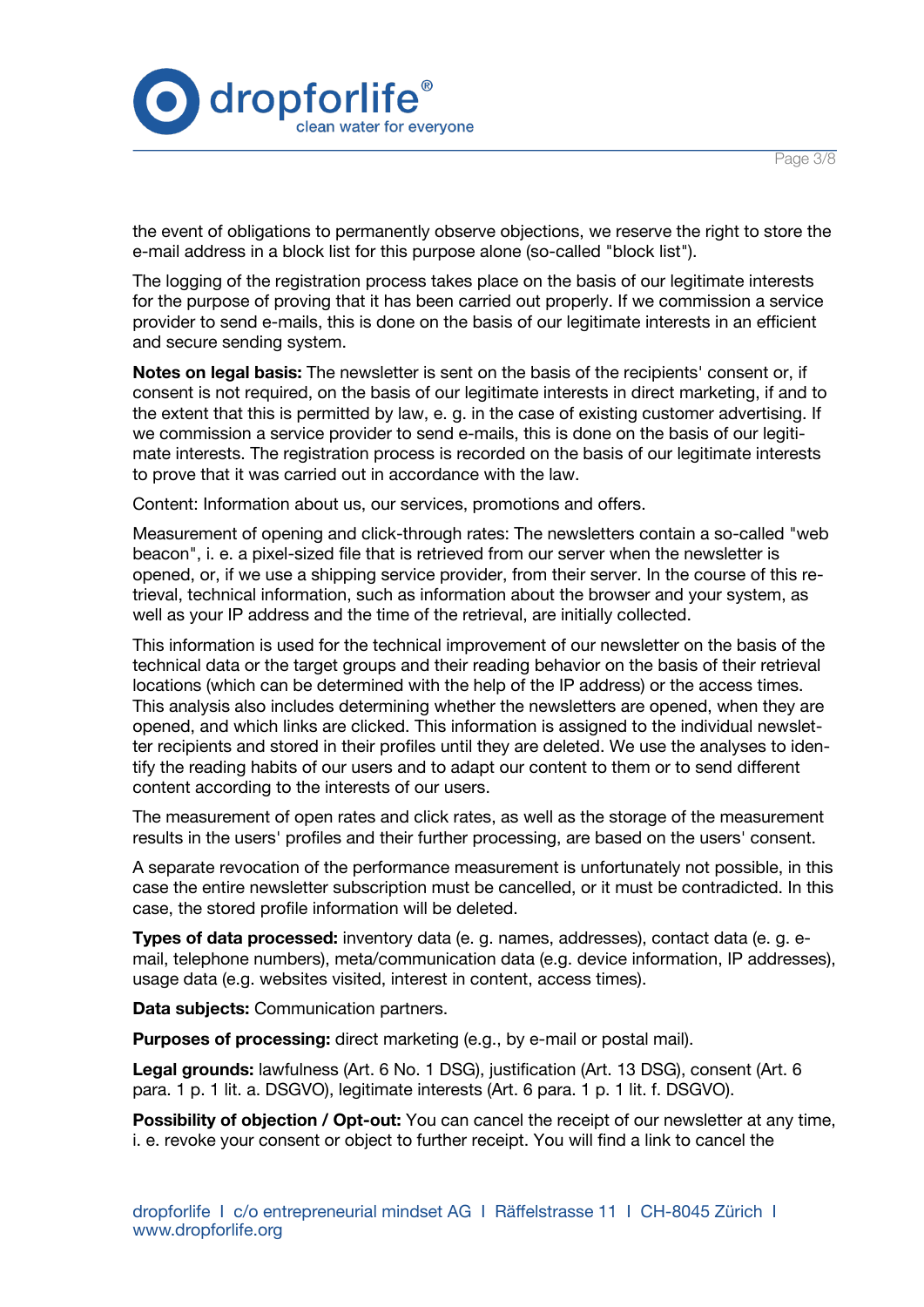

Page 4/8

newsletter either at the end of each newsletter or you can otherwise use one of the above contact options, preferably e-mail, for this purpose.

#### **Services used and service providers:**

**Mailchimp:** email marketing platform; service provider: "Mailchimp" - Rocket Science Group, LLC, 675 Ponce De Leon Ave NE #5000, Atlanta, GA 30308, USA; website: https://mailchimp.com; privacy policy: https://mailchimp.com/legal/privacy/; standard contractual clauses as the basis for processing in the USA: https://mailchimp.com/legal/dataprocessing-addendum/; special security measures: https://mailchimp.com/help/Mailchimpeuropean-data-transfers/.

## **6. Cookies**

Some of the Internet pages use cookies. Cookies do not damage your computer and do not contain viruses. Cookies serve to make our offer more user-friendly, more effective and safe. Cookies are small text files that are stored on your computer by your browser.

Most of the cookies we use are "session cookies". They are automatically deleted at the end of your visit. Other cookies remain stored on your terminal until you delete them. These cookies enable us to recognize your browser during your next visit.

You can set your browser so that you are informed about the setting of cookies and only allow cookies in individual cases, accept cookies for certain cases or generally exclude them and activate the automatic deletion of cookies when closing the browser. If cookies are deactivated, the functionality of this website may be restricted.

### **7. Your Rights to Your Data**

You have the right to receive information about the origin, recipient and purpose of your stored personal data at any time and free of charge. You also have the right to demand that this data be corrected, blocked or deleted. You can contact us at any time via e-mail or postal addresses provided in this policy in case you have any further questions on the subject of data protection. In addition, you have a special right to contact the responsible supervisory authority.

### **8. Analytical Tools and Advertising, Third-Party Service Providers**

#### Analytical Tools and Tools of Third-Party Service Providers

When you visit our website, your surfing behavior can be evaluated statistically. This is done primarily with cookies and analysis programs. The analysis of your surfing behavior is usually anonymous; the surfing behavior cannot be traced back to you. You can prevent this analysis by not using certain tools.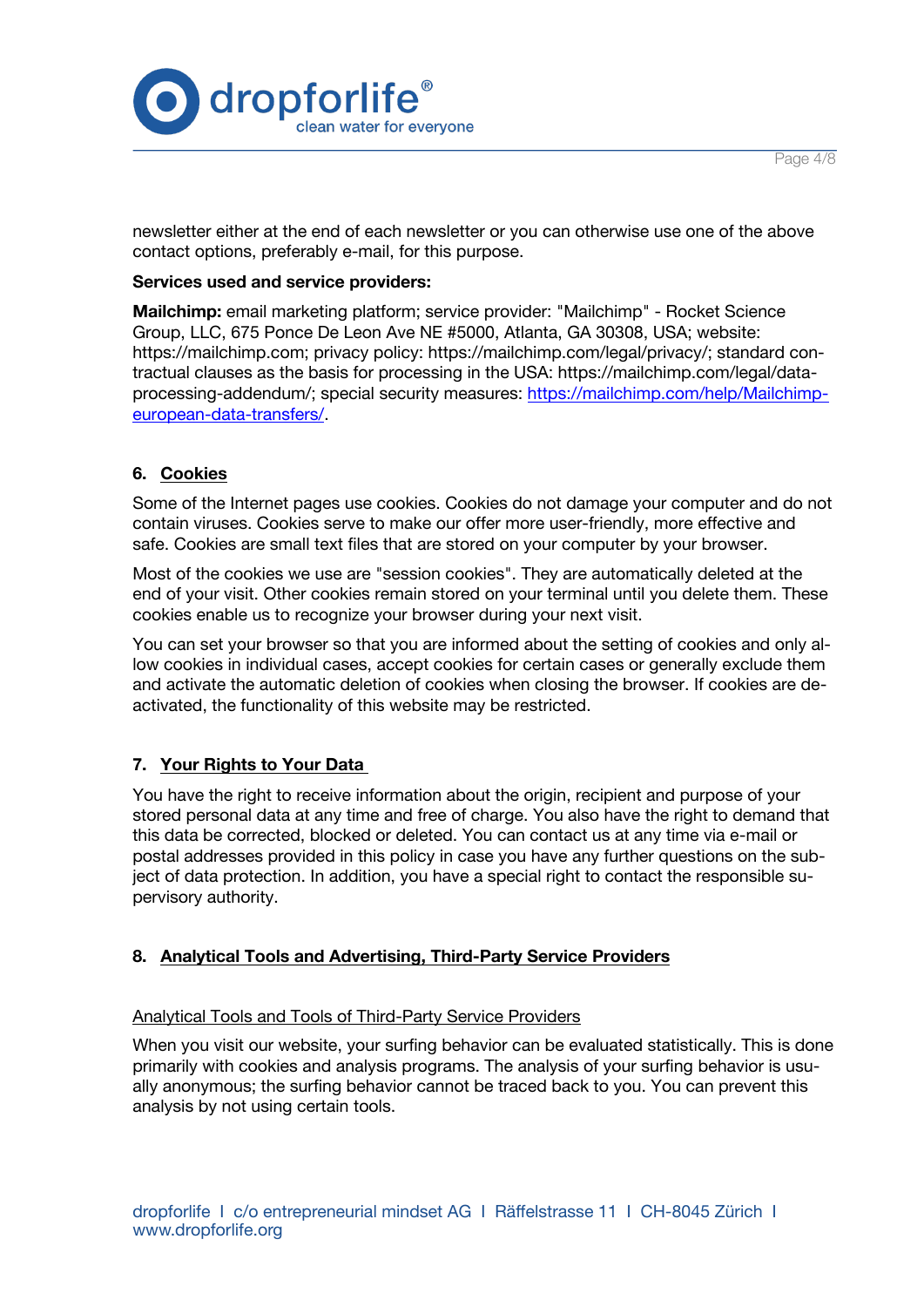

## Google Analytics

This website uses functions of the web analysis service Google Analytics. Provider is Google Inc., 1600 Amphitheatre Parkway, Mountain View, CA 94043, USA.

Google provides a browser plug-in to deactivate Google Analytics https://tools.google.com/dlpage/gaoptout?hl=en.

Google Analytics uses "cookies". These are small text files that make it possible to store specific user-related information on the user's terminal device. These cookies enable Google to analyze the use of our website offer. The information collected by the cookie about the use of our pages (including your IP address) is generally transmitted to a Google server in the USA and stored there.

We would like to emphasize that on this website Google Analytics has been extended by the code "gat.\_anonymizeIp();" in order to guarantee an anonymous recording of IP addresses (IP masking). If anonymization is active, Google shortens IP addresses within member states of the European Union or in other signatory states to the Agreement on the European Economic Area, which means that no conclusions can be drawn about your identity. Only in exceptional cases the full IP address is transmitted to a Google server in the USA and shortened there. Google complies with the privacy provisions of the Privacy Shield Agreement and is registered with the U.S. Department of Commerce's Privacy Shield program. Google uses the information it collects to evaluate the use of our web sites, compile reports for us about it, and provide other related services to us. We would like to point out that, as the provider of the pages, we do not have any knowledge of the content of the transmitted data or its use by Google.

You can find out more at https://support.google.com/analytics/answer/6004245?hl=en.

### Facebook

This website uses functions of Facebook Inc., 1601 S. California Ave, Palo Alto, CA 94304, USA . When you access our pages with Facebook plug-ins, a connection is established between your browser and the Facebook servers. Data is already transferred to Facebook. If you have a Facebook account, this data can be linked to it. If you do not wish this data to be assigned to your Facebook account, please log out of Facebook before visiting our page. Interactions, in particular the use of a comment function or clicking on a "Like" or "Share" button, are also passed on to Facebook. We would like to point out that, as the provider of the pages, we do not have any knowledge of the content of the transmitted data or its use by Facebook.

You can find out more at https://www.facebook.com/about/privacy.

### **Twitter**

This website uses functions of Twitter, Inc., 1355 Market St, Suite 900, San Francisco, CA 94103, USA. When you access our pages with Twitter plug-ins, a connection is established between your browser and the Twitter servers. Data is already transferred to Twitter. If you have a Twitter account, this data can be linked to it. If you do not wish this data to be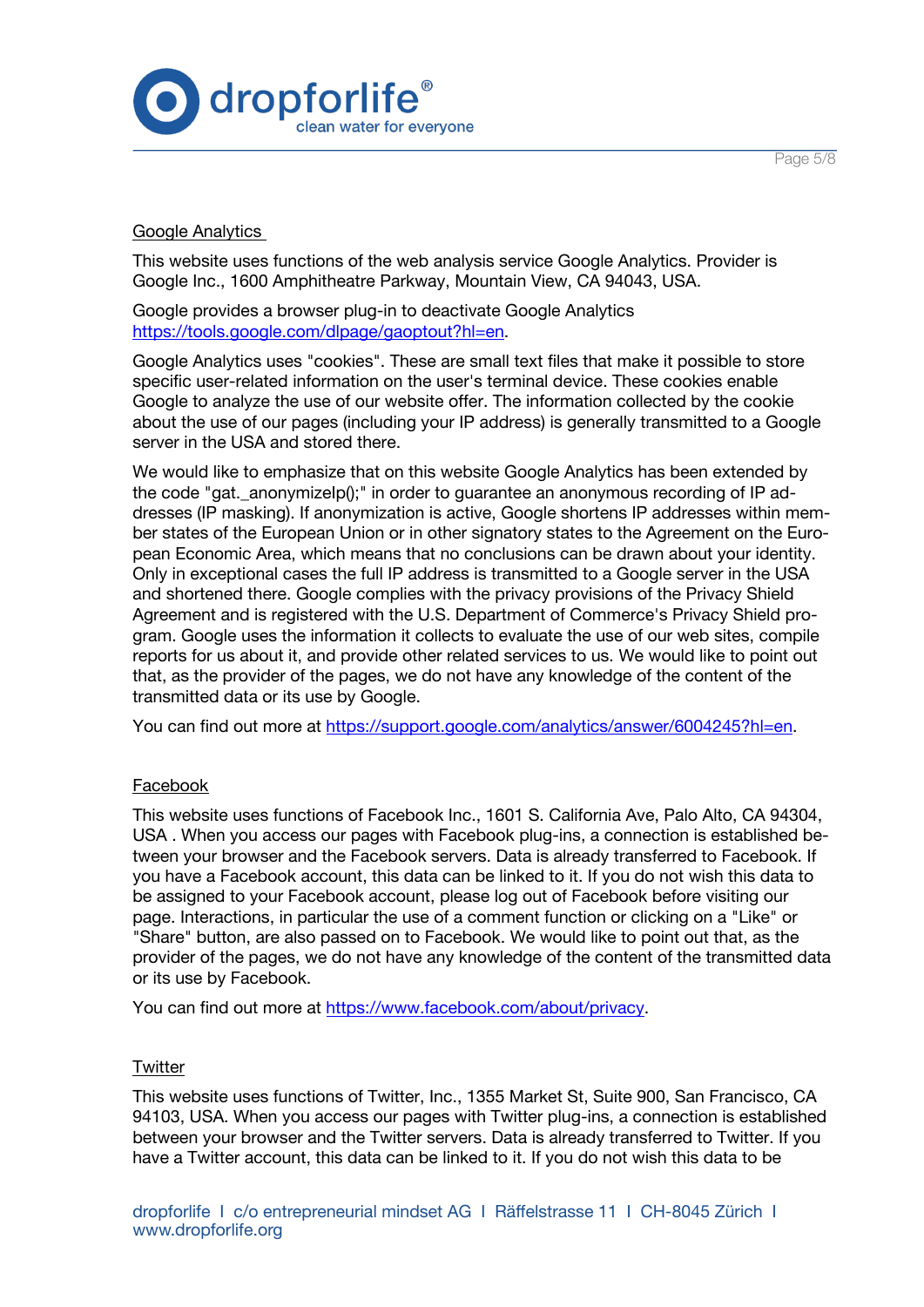



assigned to your Twitter account, please log out of Twitter before visiting our site. Interactions, in particular clicking on a "Re-Tweet" button, are also forwarded to Twitter. We would like to point out that, as the provider of the pages, we do not have any knowledge of the content of the transmitted data or its use by Twitter.

You can find out more at https://twitter.com/en/privacy.

#### Instagram

Functions of the service Instagram are integrated on our pages. These functions are offered by Instagram Inc., 1601 Willow Road, Menlo Park, CA, 94025, USA. If you are logged into your Instagram account, you can link the contents of our pages to your Instagram profile by clicking the Instagram button. This allows Instagram to associate visiting our pages with your user account. We would like to point out that, as the provider of the pages, we do not have any knowledge of the content of the transmitted data or its use by Instagram.

Further information can be found in the Privacy Policy of Instagram.

### YouTube

This website uses plugins from the YouTube site operated by Google. The site is operated by YouTube, LLC, 901 Cherry Ave, San Bruno, CA 94066, USA. When you visit one of our sites equipped with a YouTube plugin, a connection is established to YouTube's servers. The Youtube server will be informed about our pages you have visited.

If you are logged in to your YouTube account, you can allow YouTube to directly associate your surfing behavior with your personal profile. You can prevent this by logging out of your YouTube account. We would like to point out that, as the provider of the pages, we do not have any knowledge of the content of the transmitted data or its use by Youtube.

You can find more information about the handling of user data in YouTube's Privacy Policy: https://policies.google.com/privacy?hl=en&gl=de.

#### Vimeo

Plugins of the video portal Vimeo operated by Vimeo, LLC, 555 West 18th Street, New York, New York 10011, USA are integrated into our website. Each time you access a page that offers one or more Vimeo video clips, a direct connection is established between your browser and a Vimeo server in the USA. Information about your visit and your IP address is stored there. Through interactions with the Vimeo plugins (e.g. clicking the start button), this information is also transmitted to Vimeo and stored there. The Vimeo Privacy Policy with more information on the collection and use of your data by Vimeo can be found in the Privacy Policy of Vimeo.

If you have a Vimeo user account and do not want Vimeo to collect information about you through this Web site and link it to your Vimeo member information, you must log out of Vimeo before visiting this Web site.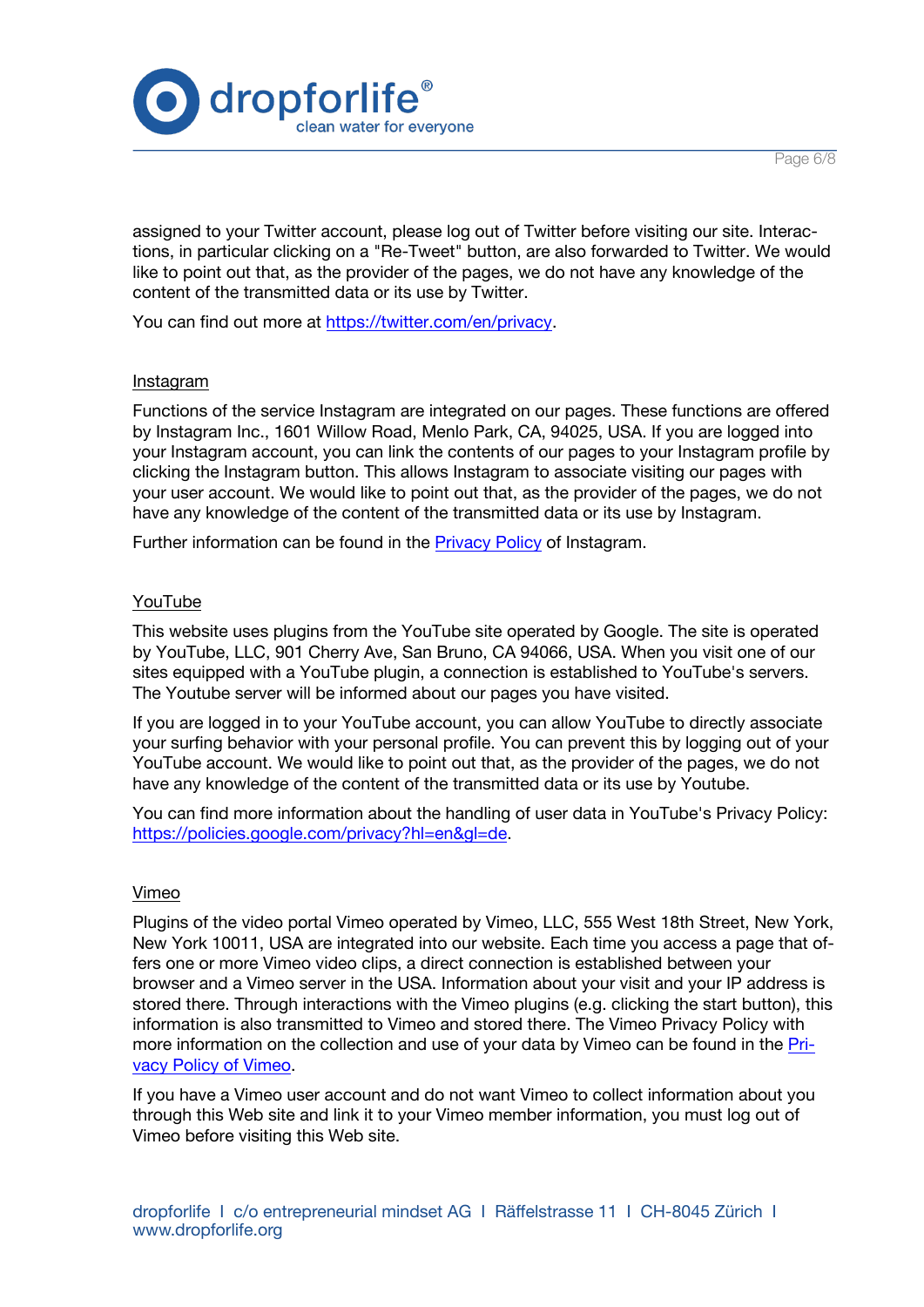

Page 7/8

Vimeo also uses an iFrame to view the video and Google Analytics as a tracker. This is Vimeo's own tracking and we do not have access to it. You can prevent tracking by Google Analytics by using the deactivation tools that Google offers for some Internet browsers. You can also prevent Google from collecting the data generated by Google Analytics and relating to your use of the website (including your IP address) and Google from processing this data by downloading and installing the browser plug-in available at the following link: https://tools.google.com/dlpage/gaoptout?hl=en. We would like to point out that, as the provider of the pages, we do not have any knowledge of the content of the transmitted data or its use by Vimeo.

### **Donorbox**

Functions of the service Donorbox are integrated on our pages. These functions are offered by Donorbox, a company operated by Rebel Idea-list LLC, 5 3rd St, Suite 900, San Francisco, CA 94103.

If you make a donation on our site, Donorbox acts as a data processor.

For more information on how Donorbox handles user data, please refer to Donorbox's privacy policy at https://donorbox.org/privacy. We would like to point out that, as the provider of the pages, we do not have any knowledge of the content of the transmitted data or its use by Donorbox.

### **Stripe**

Your donations will be processed through the Stripe payment portal (510 Townsend Street, San Francisco, CA 94103, USA). Stripe processes payments from Visa, Mastercard, Amex, Discover, JCB and Diners Club credit cards and checks the validity of the credit card entered. We, or Donorbox, will share this information with you in accordance with Stripe's privacy policy, which can be found at https://stripe.com/de-ch/privacy. We would like to point out that, as the provider of the pages, we do not have any knowledge of the content of the transmitted data or its use by Stripe.

### External Payment Service Providers

This website uses external payment service providers whose platforms enable users and us to make payment transactions. For example

- Donorbox (https://donorbox.org/privacy)
- Visa https://usa.visa.com/legal/privacy-policy.html
- Mastercard https://www.mastercard.us/en-us/about-mastercard/what-we-do/privacy.html
- American Express https://www.americanexpress.com/us/legal-disclosures/privacycenter.html?inav=footer\_privacy\_statement
- Discover https://www.discover.com/privacy-statement/credit-cards-privacy-policy.html
- JCB http://www.jcbeurope.eu/privacy/

dropforlife I c/o entrepreneurial mindset AG I Räffelstrasse 11 I CH-8045 Zürich I www.dropforlife.org